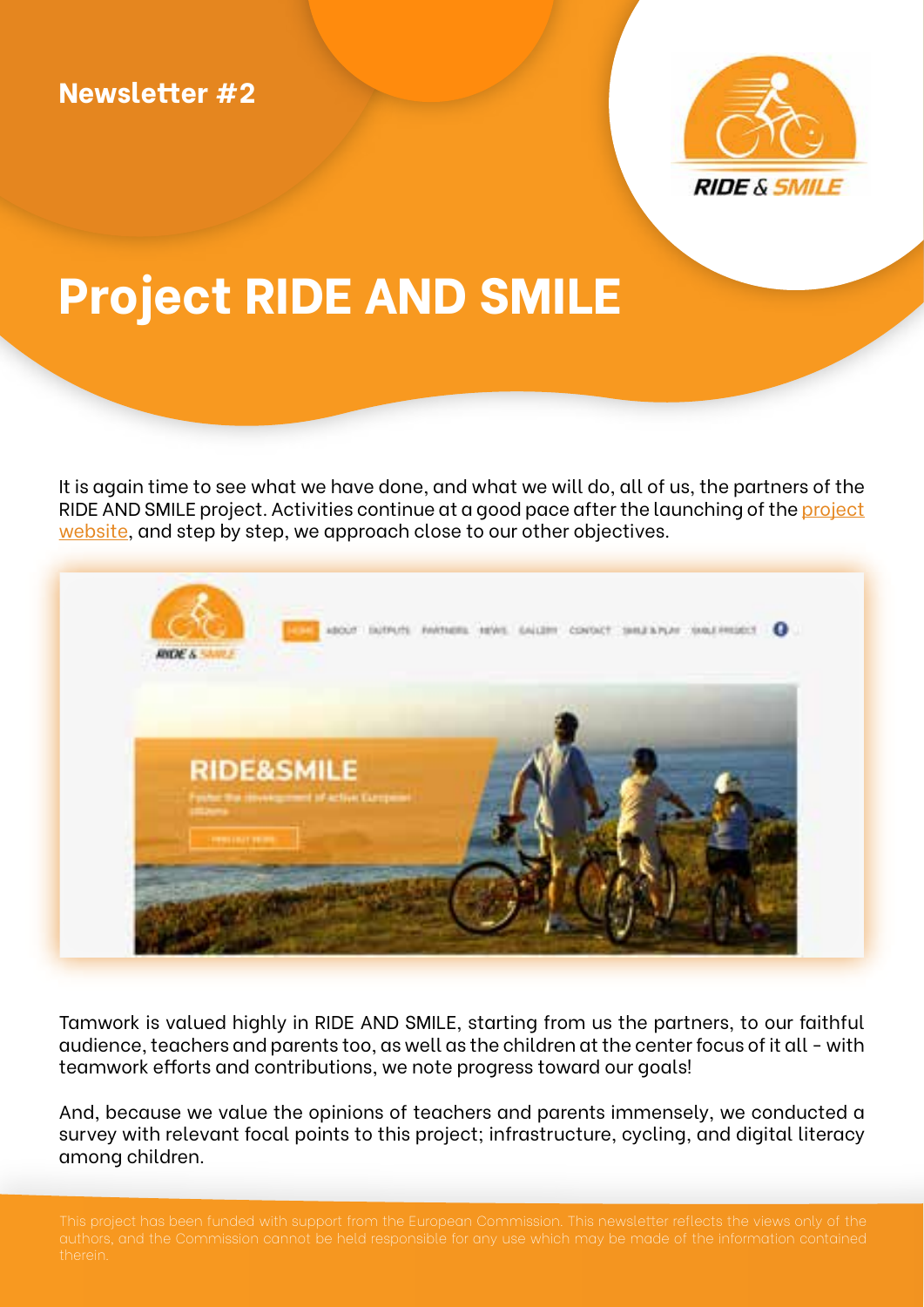



**SOV Jazza Xalenes** 

ПЕСТАЛОЦИ

 **What answers did the surveys for teachers and parents show?** 



For our conducted surveys, main motivation was the need to find out more about the children who go to school with a bicycle, whether all of them have a bicycle or not. Also, what are the difficulties to reach the school in this transport way, whether another transport method is used besides the bicycle, or even what is the distance between the child's home and the school. In this context too, we were also curious about the children's digital skills, as a major factor in their daily lives, and as an important segment for visiting our project website, as well as the Interactive Learning Platform that will follow.

The answers varied from country to country, even though there were quite a few similarities in most areas.

Overall, the surveys have shown that classes range between 20 and 30 pupils on average, and not all use the bicycle to arrive at school. In fact, if it's not 50% of children, then much less, percentage-wise off them, cycle to school. Most children do own their own bicycle, despite the conditions that would normally prevent them to use it for their daily needs to school.

In this context, among the most common reasons for not cycling to school (or other needs) was the insufficient traffic safety, i.e., infrastructure issues. And finally, almost every child uses or has access to smartphones, laptops, and less on average for the tablets, and no significantly major obstacles were noted when it came to digital literacy in general (if not owning a personal smartphone/laptop is excluded in a small percent overall).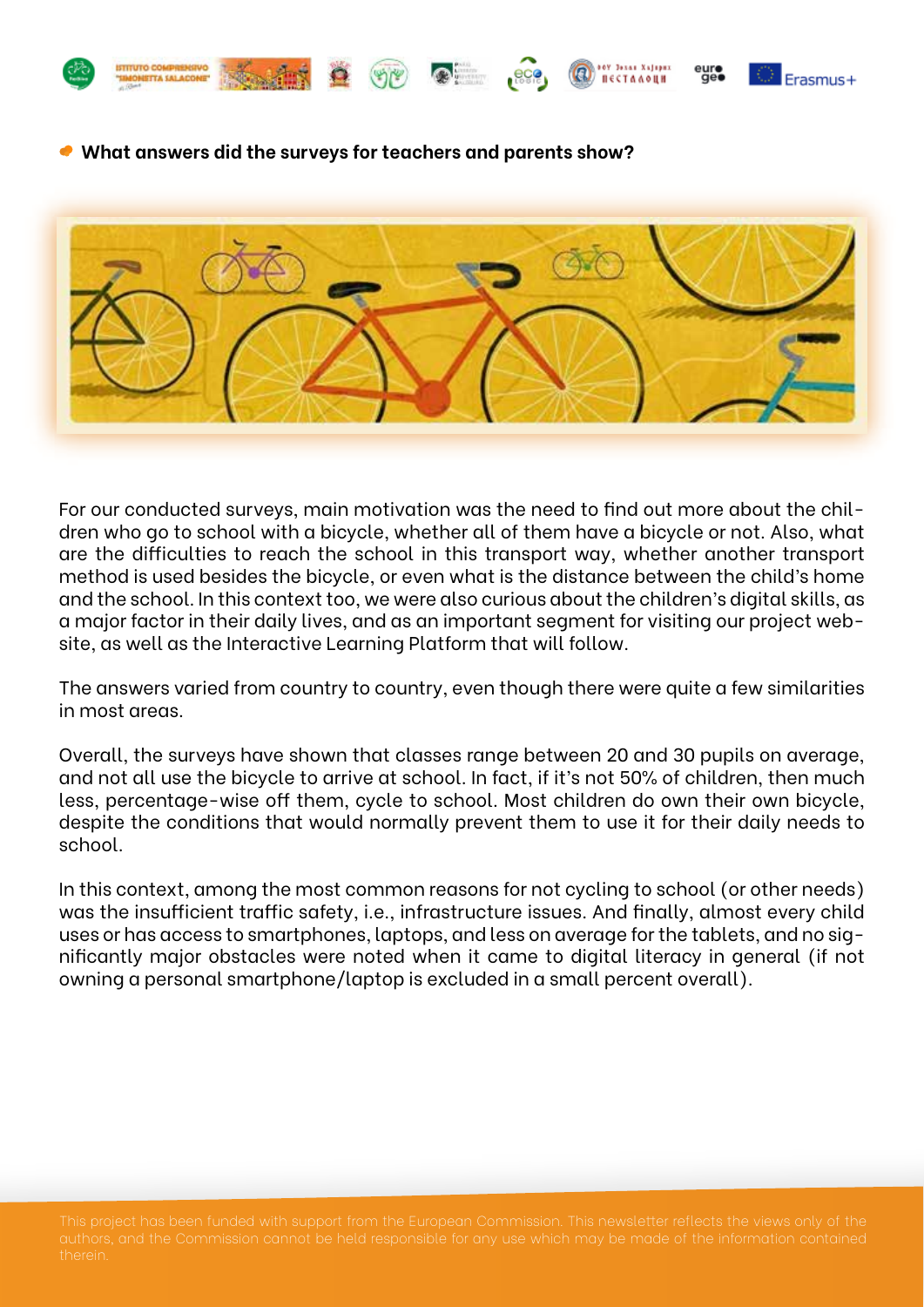



**SOV Jazza Xalency** 

ПЕСТАЛОЦИ

#### **What is BTS - Bike to School, and why is it important within RIDE AND SMILE?**

The Bike to School challenge represents a noble initiative by parents that willingly organize to be company for the children when they go to school - using a bicycle. Still, the best thing is that this initiative became an official Association in 2018, and recently, on 30th of April 2021, they have been a part of a challenge for promoting cycling to school; a challenge including larger Italian cities, with 40 schools included and total included 500 children who went to school that day by bicycle. Shedding light on such an important topic, done the right and fun way.

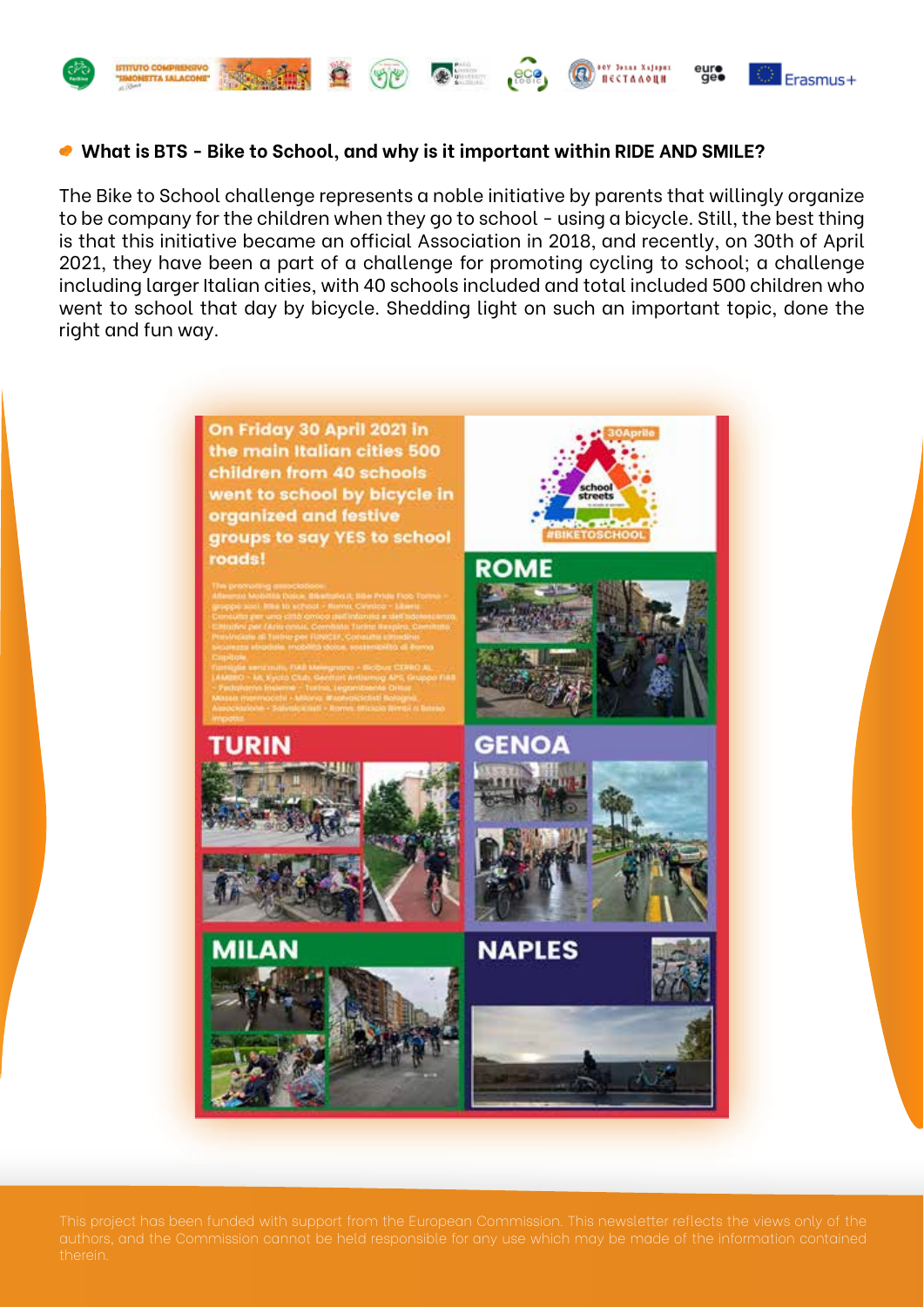







euro<br>Geo

Erasmus+

Inspired by the BTS, this is a great idea to try out:

### **HOW TO MAKE** A **BIKE TO SCHOOL IN YOUR SCHOOL**



03

spread via email, wapp and / or flyer at school

# 01

identify a path: a street or a series of nearby streets. It must be a path that you have already done with the children by bike!

## 04

set a starting point and time and give everyone an appointment

02

identify a group of families that can join: 5/10 are enough to start

let's go: I adult on the left and 2 children on the right, 2 adults ahead and behind the group

biketoschoolroma@gmail.com

**FB Bike to school Roma**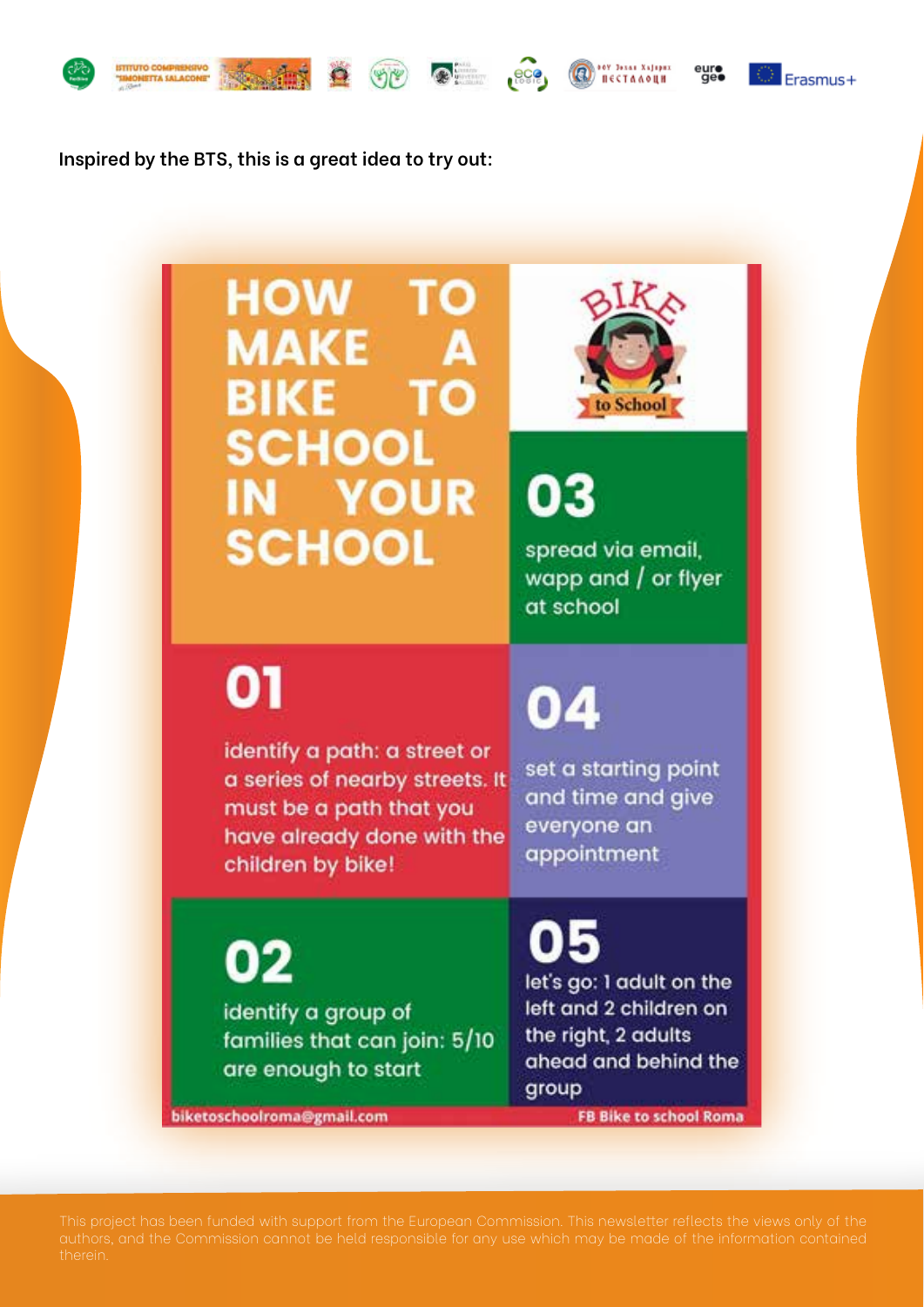

HETTA SALACO

**Straight N** 

 $\bullet$ 

#### **In progress - Our research of best practices and development of the ILP - Interactive Learning Platform**

 $\bullet$ 

<sup>1</sup> Passe Xaliper

ПЕСТАЛОЦИ

Erasmus+

All of us, the partners, have been engaged in a preliminary research for best practices on national and broader level - for any useful suggestions that would contribute to the functionality and creativity of execution of the ILP Interactive Learning Platform, or more precisely, for its geo-specific segments implemented by the partners Paris-Lodron-Universitat of Salzburg.



With that goal in mind, every project partner has completed a contributory desk research, and the suggestions to be used as good examples, such as mobile apps, websites, digital lesson clusters, community platforms across Europe, but also USA that were developed by ministries of infrastructures across the countries, the partner organizations of RIDE AND SMILE, and also national organizations across the partner countries and broader. All of these apps, websites, platforms and similar, are intended for the target groups: pupils, youths, families, teachers, and sports or cycling enthusiasts as well.

By referring to good examples and practices, the ILP will be created to the full quality potential; all for improving the way children and youths use their bicycle, tracking the cycling distances and successes, supporting the Bike to School challenge for the European schools' pupils, and partnering with local cycling shops and bike-shops and similar.

We're working toward this huge initiative, so stay tuned!